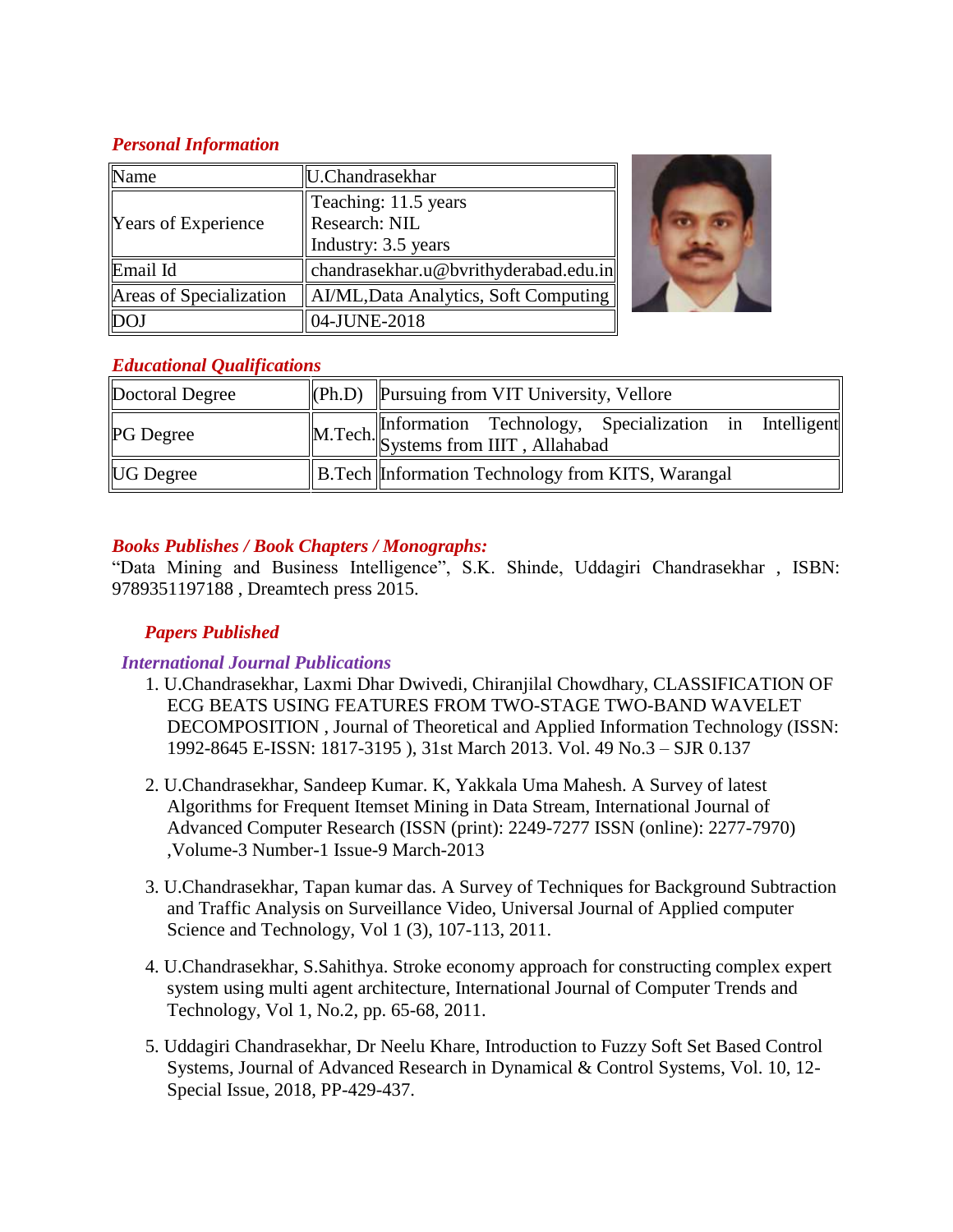- 6. Dr D.Lakshmi, U.Chandrasekhar, A new student model for an intelligent tutoring system using analytical hierarchy process, International Journal of Engineering & Technology; Vol 7, No 3.29 (2018): Special Issue 29, PP- 433-442
- 7. Sindhura Arepalli, A. Naga Kalyani, Chandrasekhar Uddagiri, Time Bank using Public Blockchain, International Journal of Recent Technology and Engineering (IJRTE), ISSN: 2277-3878, Volume-8 Issue-6, March 2020
- 8. Uddagiri Chandrasekhar, Dr Neelu Khare, Dimensionality Reduction of Fuzzy Soft Sets using FPSO algorithm, International Journal of Advanced Science and Technology, Vol. 29, No. 7s, (2020), pp. 1298-1312
- 9. A. G. Pooja Manas, Chandrasekhar Uddagiri,Impact of Macro Economic Indicators on NIFTY, International Journal of Advance Science and Technology, Vol. 29, No. 10S, (2020), pp. 8496-8503
- 10. Manju Latha Vajhala, Chandrasekhar Uddagiri, Predicting tags for StackOverflow questions through a multi-class multitag classifier system, International Journal of Advance Science and Technology,Vol. 29, No. 10S, (2020), pp. 8504-8510

#### *International Conference Publications*

- 1. Chandrasekhar U, Naga poojita Rao, Recent Trends in Ant Colony Optimization and Data Clustering: A Brief Survey, Proceedings of 2nd International Conference on Intelligent Agent & Multi-Agent Systems , IEEE, 978-1-4577-0878-7/11, pp.32-36.
- 2. U.Chandrasekhar, Nidhi Arora, Early Detection of cancer using Bioinformatics, International Conference on Computer Applications – 2012, Pondicherry.
- 3. U.Chandrasekhar, Amareshwar Reddy, Rohan Rath, 'A comparative study of Enterprise and Open Source Big data Analytical Tools', 978-1-4673-5758-6/13, ICT 2013
- 4. U.Chandrasekhar, Digvijay Singh, Understanding query vulnerabilities for various SQL Injection techniques, Springer, Advances in Intelligent Systems and Computing Volume 243, 2014, pp 1063-1075
- 5. Hemant Chaudhary, Deepak Kumar Yadav, Rajat Bhatnagar, Uddagiri Chandrasekhar: MapReduce Based Frequent Itemset Mining Algorithm on Stream Data. Global Conference on Communication Technologies(GCCT 2015); 12/2015, IEEE Xplore, PP 598-603
- 6. Akhilesh P Chunne, Uddagiri Chandrasekhar, Chetan Malhotra: Real time clustering of Tweets using Adaptive PSO Technique and MapReduce. Global Conference on Communication Technologies(GCCT 2015); 12/2015, IEEE Xplore , PP 452-457
- 7. G Apoorva, Neelam R Vaishnav, E Durga Chowdary, Chandrasekhar Uddagiri, An Approach to Sentiment Analysis in Twitter using Expert Tweets and Retweeting Hierarchy (MicroCom-2016) IEEE Xplore, 978-1-4673-6621-2 ; PP 1-8; 28-7-2016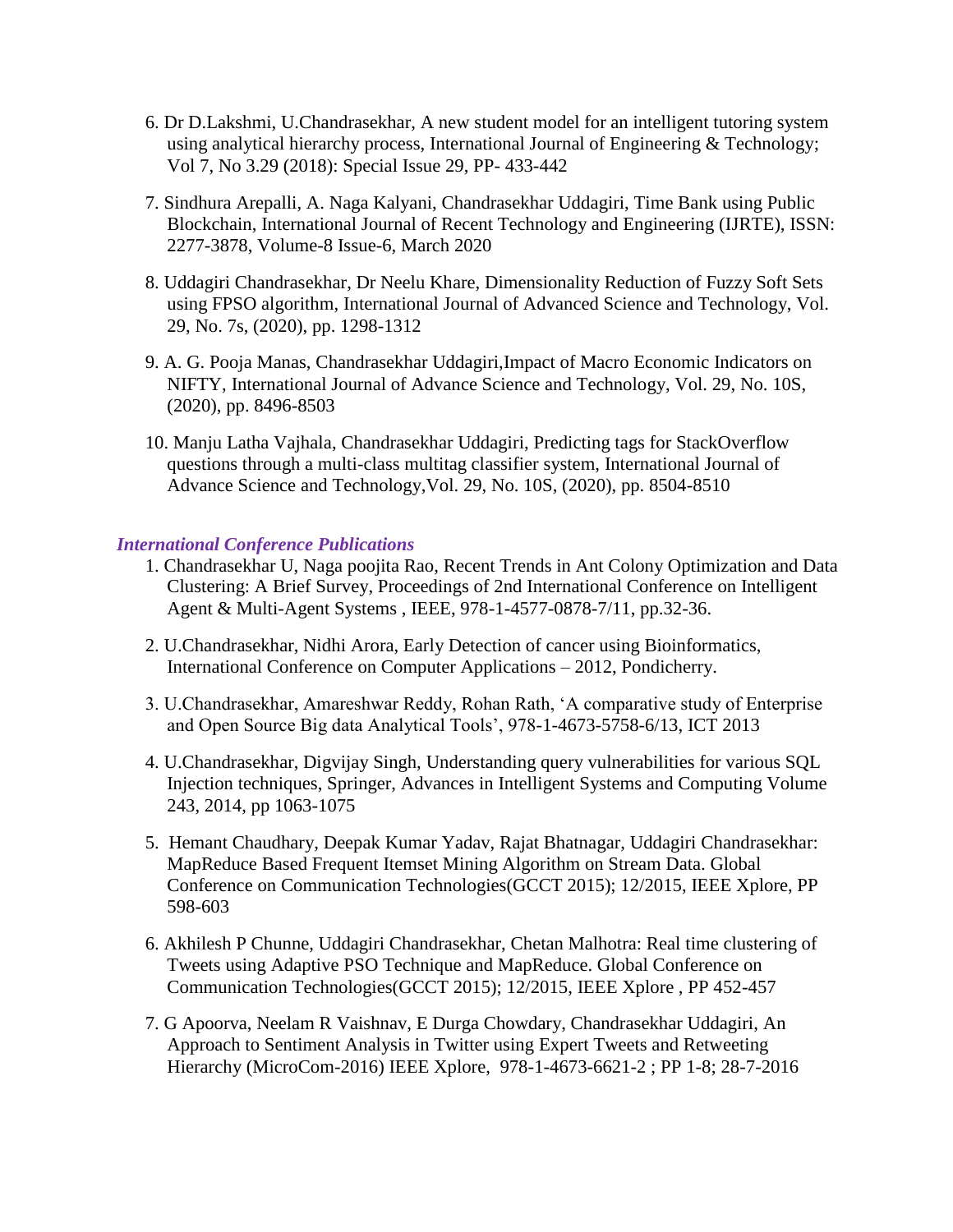- 8. U.Chandrasekhar, S.Mathur: Decision making using fuzzy soft set inference system, Smart innovations, Systems and Technologies, Springer Book Series( ISBCC-16), PP 445-457.
- 9. P Karthik, M Saurabh, U Chandrasekhar, Classification of text documents using association rule mining with critical relative support based pruning, Advances in Computing, Communications and Informatics (ICACCI), 2016.
- 10. Uddagiri Chandrasekhar, G Vaishnavi, D Lakshmi, Mining Maximal Association Rules on Soft Sets Using Critical Relative Support Based Pruning, Emerging Trends in Computing and Expert Technology, COMET 2019, Springer eBook ISBN 978-3-030- 32150-5, Vol 35, PP 931-940
- 11.. Chandrasekhar Uddagiri, Neelu Khare, "Introduction to Concept Modifiers in Fuzzy Soft Sets for Efficient Query Processing", Emerging Research in Data Engineering Systems and Computer Communications, springr book series (AISC, volume 1054), ISSN: 2194-5365, pp 669-676

## *FDP's and workshops conducted*

- 1. Coordinator Technical event PROTOTYPE' 2018 , Feb Apr 2018 , VIT, Bhimavaram
- 2. Coordinator and resource person for Open seminar on "Block Chain Technology and Cryptocurrencies on 21st July at BVRIT Hyderabad.
- 3. Attended one day National workshop on "Blockchain Technologies" by JNTU Hyderabad on 22nd July 2018.
- 4. Attended International conference on ICRAAESCCT-2018 held on 12th-13th July 2018 at BVRIT, Narsapur, TG.

## *Professional Memberships:*

- 1. ISCA life time member No L18455
- 2. CSI life time member No 01166616

## *Certifications*

- Certified in "Advanced Business Analytics with R" from Manipal ProLearn
- Attended 5 day Workshop on "Exploratory Data Analytics using R" Conducted at VEDIC by NASSCOM.
- Coursera Certification on "Introduction to Data science in Python", by University of Michigan
- MOOC certificaiton in "Advanced Data Mining with Weka", by Waikato University-June 2014.
- Mentorship certificate for NPTEL course "Blockchain applications and use cases"
- Certified Trainer by NASSSCOM & N.S.D.C for Qualification pack of Associate-Analytics(SSC-Q2101). Trainer ID - TR81333.
- $\triangleright$  Foundations of AI by Skill Up
- $\triangleright$  Diploma in Machine Learning with R studio by Alison
- Digital Marketing by Globsyn Business School Online